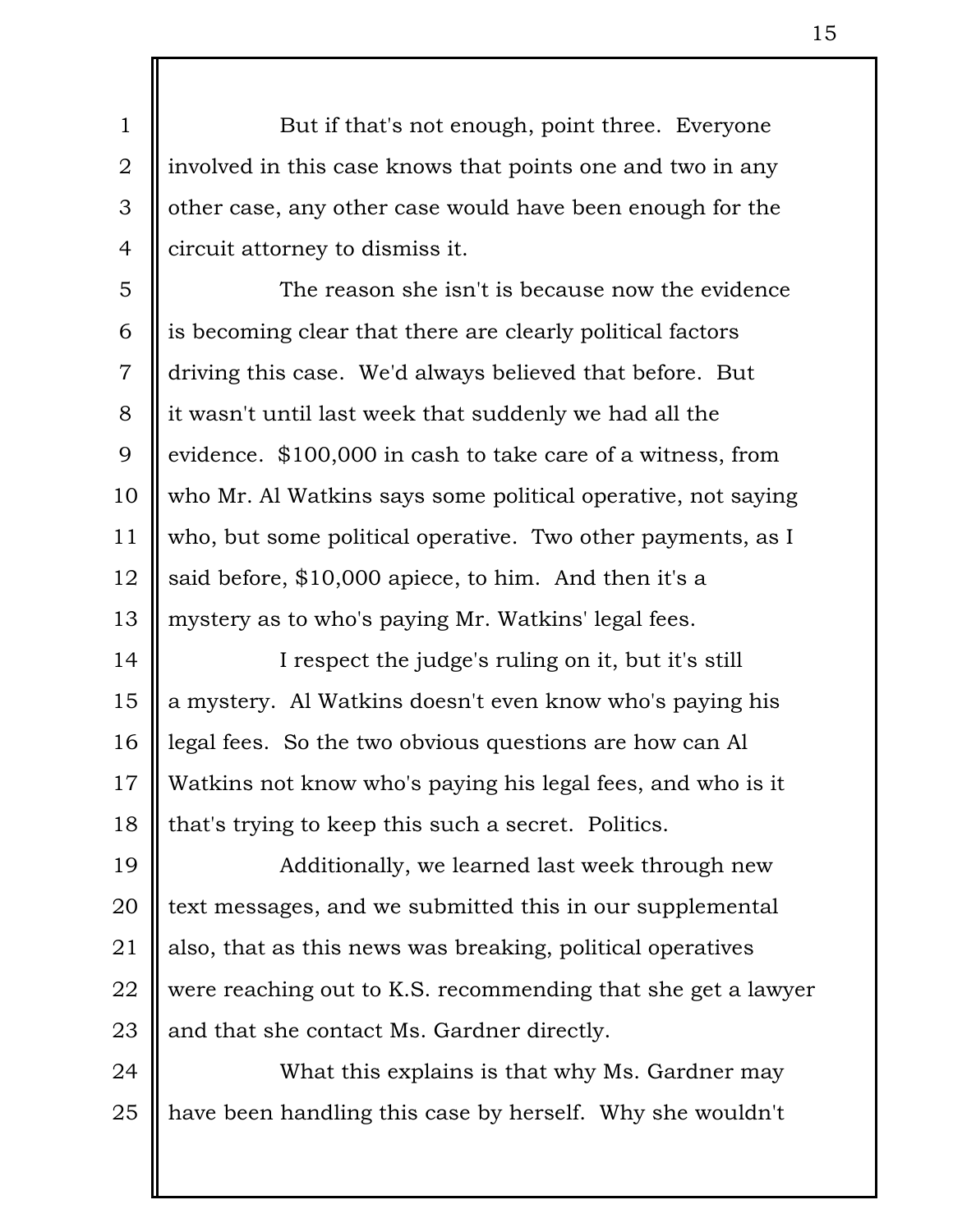use the police department. Why she hired a private investigator with such a questionable background, and why she raced to an indictment when she didn't have the evidence. Nobody can deny at this point, it smells of politics. 1 2 3 4 5

But now, Judge, what that also tells you is instead of looking at this case as if Ms. Gardner and her office simply didn't know what they were doing, it's becoming clearer and clearer she knew exactly what she was doing. Making secret political friends happy and trying to destroy the sitting governor. 6 7 8 9 10 11

So if the Court wants to consider their thumbing their nose at the sanctions, the fact that they have no evidence and that there is clearly a political motivation for this, those three should be enough to stop this case, whether it be by dismissing the case or prohibiting the testimony of the witnesses tainted by the misconduct. 12 13 14 15 16 17

But there is also prejudice. The circumstances of last week show that the prejudice is not curable. As the Court knows, the lying and the hiding and misconduct's gotten so bad that Mr. Tisaby, in his deposition, a deposition ordered to cure the prejudice, is taking the Fifth Amendment out of concern that his answers might incriminate him. If this was a drug case or some co-conspirator or something, somebody refusing to testify 18 19 20 21 22 23 24 25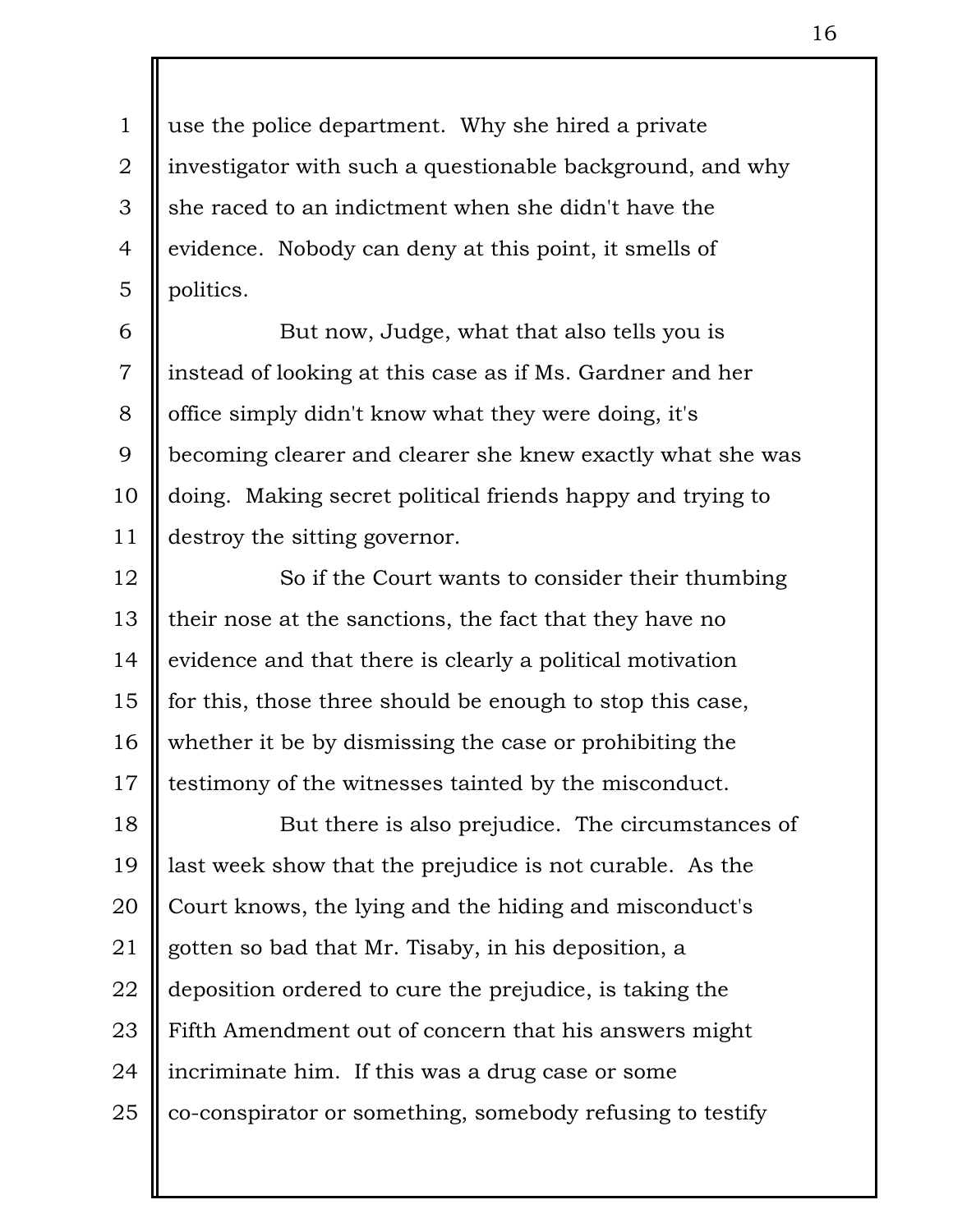might not warrant severe sanction. 1

This is the lead investigator, hand-selected by the circuit attorney. The two of them worked hand in hand and were the only two for much of the case that had any involvement at all. He was Ms. Gardner's right-hand man. He was asked to interview the most critical witness after being debriefed by Ms. Gardner. 2 3 4 5 6 7

Yet he testified he was in St. Louis three or four days a week for two months straight and 70 percent of his time was being spent on this specific invasion of privacy allegation. But he's only told us about two interviews. Clearly he did much more. 8 9 10 11 12

We have proveable lies of him under oath, encouraged and permitted by the circuit attorney. And when the Court tries to rectify it, first Mr. Tisaby doesn't show, and then he takes the Fifth Amendment. 13 14 15 16

Now, while it's understandable that he would have fear about testifying at this point, there are clearly facts that only he would know. That are clearly important if not critical to our defense. And facts now that we will never know. Facts that we needed to properly impeach the witnesses and specifically K.S. 17 18 19 20 21 22

We wanted to ask him what are the facts and what are you just making up. How did you get debriefed by Ms. Gardner about her interview with K.S., and how did you 23 24 25